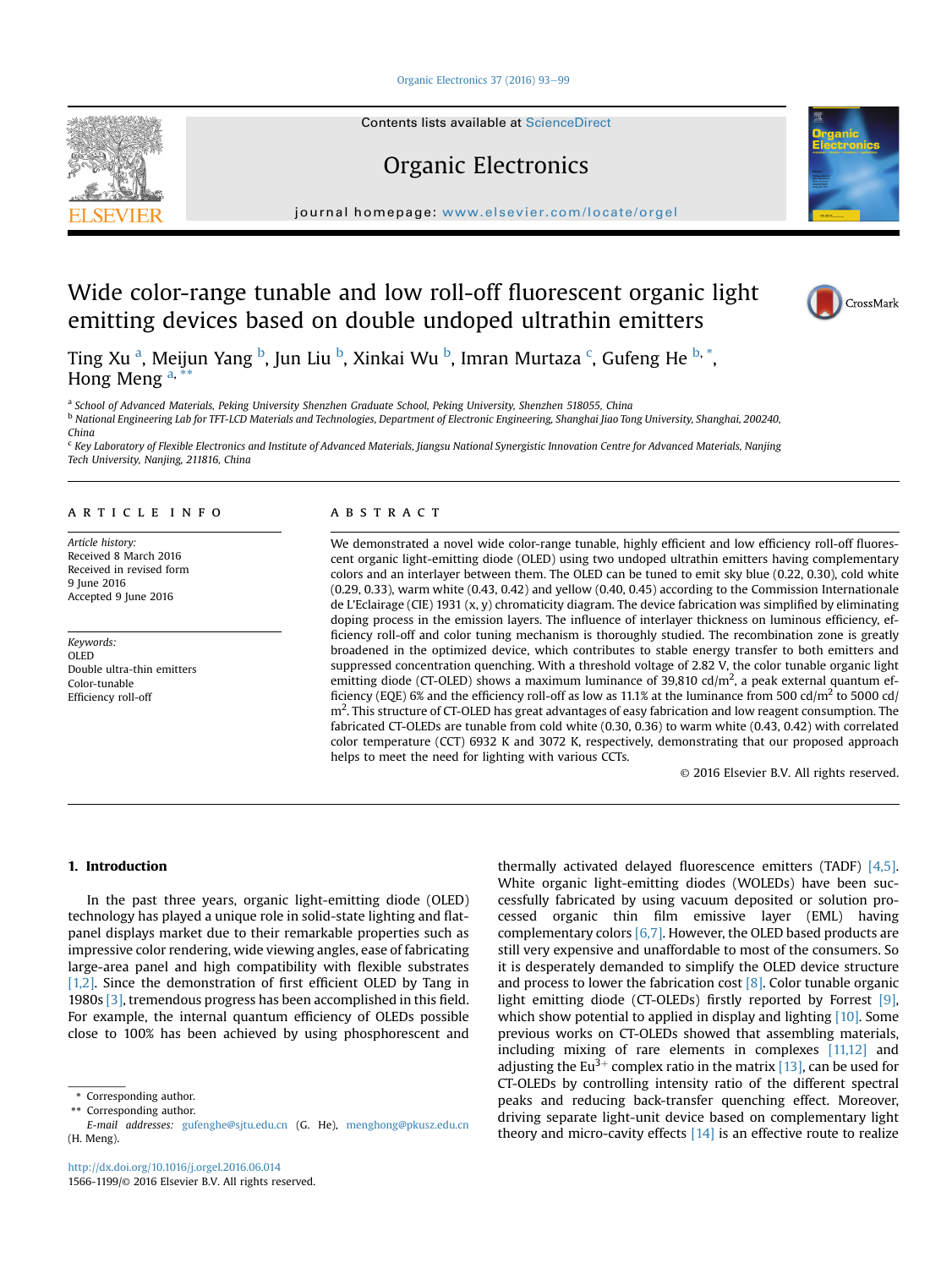CT-OLEDs, as Burrows [\[9\]](#page-6-0) and Kwok [\[15\]](#page-6-0) used the stacked OLED structure and alternating current driven system [\[16\].](#page-6-0) Besides those complicated device architectures and processing methods [\[17,18\],](#page-6-0) inserting an interlayer [\[19\]](#page-6-0) in two or three complementary emitting layers is also an important and effective route to achieve CT-OLEDs. For example, Lee [\[20\]](#page-6-0) group realized a color-shifted device by utilizing a CdSe end-capped ZnS quantum dot interlayer to control electron transport. Jou [\[21\]](#page-6-0) group realized a wide color range device by using 1,3,5-tris(N-phenylbenzimidazol-2-yl) benzene (TPBi) as a hole modulating interlayer inserted in three EMLs to modulate hole carrier distribution. Yook group [\[22\]](#page-6-0) also achieved a simple CT-OLED with limited color adjustable range whose CIE coordinates vary from blue-green light with CIE (0.24, 0.43) to orange light (0.43, 0.39)<sup>23</sup> by inserting a mixed interlayer of 4.4',4"tris (N-carbazolyl)triphenylamine (TCTA) and 3-(biphenyl-4-yl)-4-pheny-5- (4-tert-butylphenyl)-1,2,4-triazole (TAZ) between yellow and blue EMLs, to control hole and electron transport. However, the emitters of CT-OLEDs generally consist of double or triple layers of doped EML which leads to complicated fabrication process due to the difficulties in precisely controlling the doping concentration [\[24\].](#page-6-0) Moreover, organic EML materials are especially expensive. Thus, there is an increasing demand for CT-OLEDs consuming less organic EML materials to obtain wider color-tunable range, high efficiency and reduced roll-off with easy fabrication process [\[25,26\].](#page-6-0) The correlated color temperature (CCT), which is closely related to the relative amount of blue and yellow emission in white spectrum, is of special interest in designing WOLEDs with reports supporting significant physiological impact of blue and yellow emission in lightings on human beings  $[27-29]$  $[27-29]$  $[27-29]$ .

In this work, we report a novel fluorescent CT-OLEDs opening new horizons of double undoped ultrathin yellow and blue emissive layers regularly applied in fabricating white OLEDs [\[30\],](#page-6-0) which consume a very small amount of organic EML material in device fabrication process and can be tunable over warm white color and cold white color with correlated color temperature (CCT) of 6932 K and 3072 K, respectively. p-bis(p-N,N-di-phenyl-aminostyryl)benzene (DSA-ph) is used as blue emitter which is a promising fluorescent material and has been widely studied [\[31\],](#page-6-0) whereas, 2,8-di (t-butyl)-5,11-di [4 (t-butyl)phenyl]-6,12-diphenylnaphthacene (tetra (t- butyl)rubrene) (TBRb) serves as the yellow fluorescent emissive material. In particular, the electroluminescence (EL) spectrum of DSA-ph overlaps the absorption spectrum of TBRb very well, which ensures efficient energy transfer from DSA-ph to TBRb. 2-methyl-9,10-di (2-naphthyl) anthracene (MADN) is inserted between the two emitters as an interlayer of suitable thickness in order to tune the energy transfer, which affects the illuminant color, between blue and yellow emitters. In addition, N, N,'-bis-(1-naphthyl)-N, N'-diphenyl-1.1'-biphenyl-4.4'-diamine (NPB) and 1,3,5- Tris (N-phenylbenzimidazol-2-yl) benzene (TPBi) as hole transporting layer (HTL) and electron transporting layer (ETL), respectively, are also applied. Relatively thicker TPBi ETL helps to prevent exciton quenching by electrode, moreover, optimizing TPBI thickness help to improve the carrier injection and transport to achieve high efficient OLED. The optimized CT-OLED shows wide colorrange tunability, high efficiency and reduced roll-off at high brightness.

#### 2. Experiment details

All devices were fabricated on glass substrates with patterned indium-tin-oxide (ITO) anode having a sheet resistance of 15  $\Omega$ / square. The substrates were subjected to a routine cleaning process with rinsing in deconex 12Pa-A, deionized water, acetone, isopropanol via ultra-sonifications for 15 min each and then dried with nitrogen gun and finally treated in a UV-ozone chamber for

15 min. The multi-functional layers including inorganic buffer layers, organic layers and cathode materials were sequentially deposited on the substrates without breaking vacuum  $(-5.0 \times 10^{-6}$  Torr). The evaporation rates of MoO<sub>3</sub>, organic layers, LiF and Al were about 0.1 Å/s, 1 Å/s, 0.1 Å/s and 5 Å/s, respectively. The deposition rates were monitored in-situ with quartz crystals. The actual device area defined by the overlap of the ITO anode and the Al cathode was 3 mm  $\times$  3 mm.

The basic structure of the devices is  $ITO/MoO<sub>3</sub>$  (1 nm)/NPB (60 nm)/TBRb (0.3 nm)/MADN (y nm)/DSA-ph (0.2 nm)/TPBi (x nm)/LiF (1 nm)/Al (100 nm). The Schematic and energy level diagrams of the fabricated devices are shown in [Fig. 1](#page-2-0) and schematic parameters are given in [Table 1.](#page-2-0) MoO<sub>3</sub> and NPB act as hole injection layer (HIL) and hole transporting layer (HTL), respectively, whereas LiF and TPBi act as electron injection layer (EIL) and electron transporting layer (ETL), respectively. Devices A, B, C, D and E are OLEDs with TBRb as yellow emitter. Devices A, D, E have fixed MADN thickness and variable TPBi thickness (25, 35, 45 nm), to prevent exciton quenching, whereas devices A, B and C have variable MADN thicknesses (10, 15, 20 nm) and fixed TPBi thickness. The molecular structures of NPB, TPBi, TBRb, DSA-ph and MADN are shown in [Fig. 2.](#page-2-0)

The current density-voltage-luminance (J-V-L), current efficiency-current density (CE-J) characteristics and the color coordinates of unpackaged devices were measured with a computer controlled Keithley 2400 Source Meter and Topcon BM-7A Luminance Colorimeter. The spectra of the devices were measured with Ocean Optics Maya 2000-PRO spectrometer. All measurements were carried out at room temperature and under ambient conditions without encapsulation.

#### 3. Results and discussion

Förster resonance energy transfer  $[27]$  is often used to describe the hopping of an exciton between identical molecules [\[32\],](#page-6-0) but can also be used to describe the energy transfer between different species [\[33,34\].](#page-6-0) The range of interaction varies depending on the strength of the interaction from short range (nearest neighbors) to  $~10$  nm [\[28\]](#page-6-0). Förster energy transfer and Dexter energy transfer processes are theoretically  $[35-37]$  $[35-37]$  $[35-37]$  and experimentally  $[38,39]$ proven, and are widely accepted and applied in interpretation of energy transfer process in organic semiconductor devices [\[40,41\].](#page-6-0) The interesting Förster energy transfer process (within the range ~10 nm), in our CT-OLEDs is highlighted in [Fig. 3](#page-3-0). In our designed OLED device, the yellow emitter, TBRb, has strong absorption between 450 nm and 550 nm, while DSA-ph has a peak emission at 470 nm and a shoulder at 502 nm (Supporting Information (SI):SI. Fig. 1.). The good overlap between the emission of DSA-ph and the absorption of TBRb shall lead to efficient Förster energy transfer from DSA-ph to TBRb when two different molecules are near enough to ~10 nm.

However, in order to obtain wide color-range tunable OLED device, thick MADN interlayer  $(≥10 \text{ nm})$  is designed into the device to realize two functions. Firstly, thick MADN efficiently captures the injected holes and electrons just similarly acting as a host in host-guest doping system tending to transfer more energy to DSAph rather than TBRb as S1 energy level of MADN is much closer to DSA-ph, and the lower molecular orbit of DSA-ph is more stable than MADN. Secondly, Förster resonance energy transfer between DSA-ph and TBRb is partly restricted if the interlayer is thicker than 10 nm [\[42\]](#page-6-0). The energy transfer process among MADN, TBRb and DSA-ph, discussed above, is illuminated in [Fig. 3.](#page-3-0)

Schematic energy level diagram of the device can be seen in [Fig. 1.](#page-2-0) The corresponding hole (or electron) injection barrier was determined by the energy level difference between the work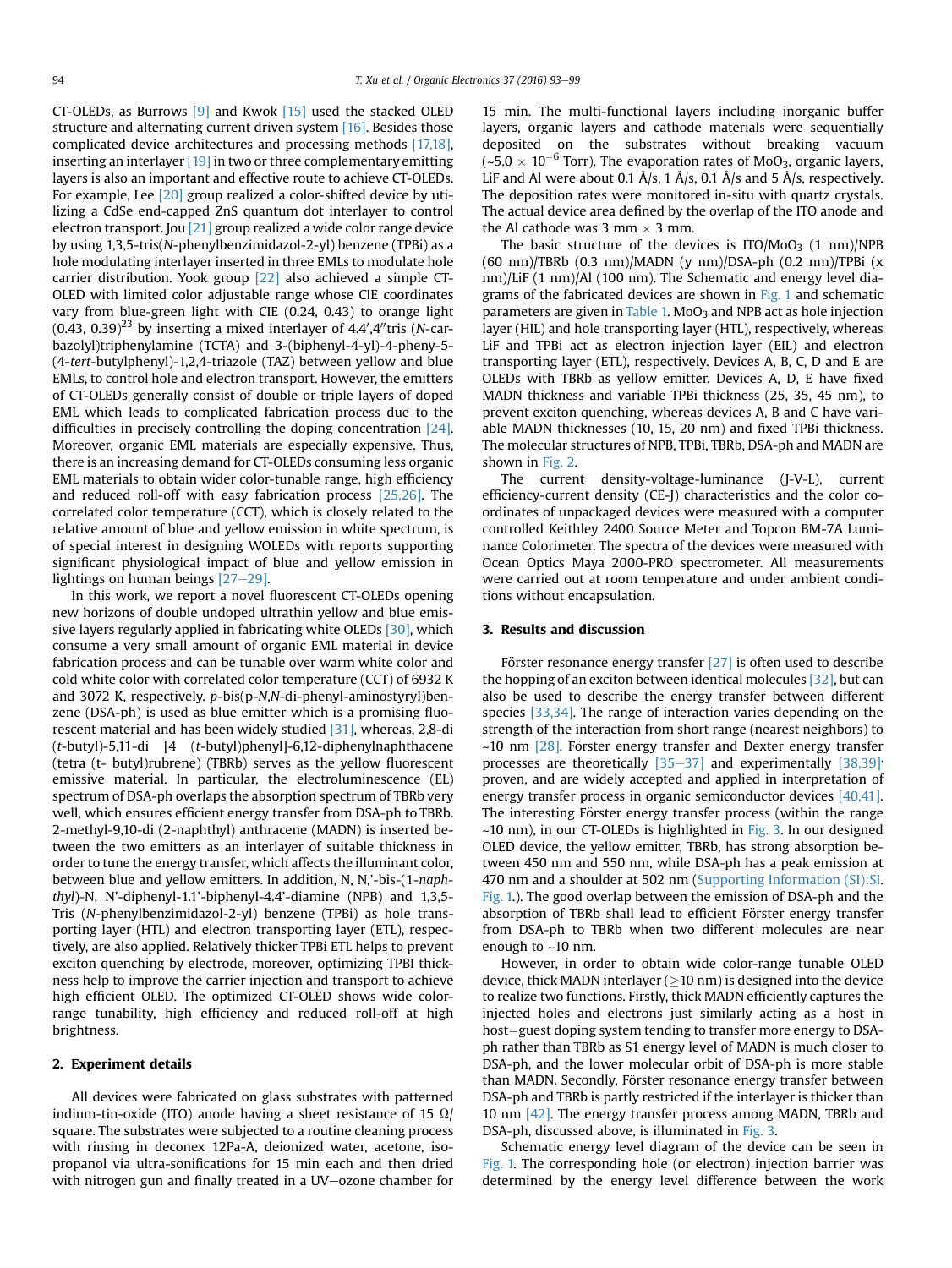Vacuum energy level (eV)

<span id="page-2-0"></span>

Fig. 1. Schematic parameters and energy level diagrams of the fabricated device.

Table 1 Structures of the OLED devices.

| Devices  | Device structure: ITO/MoO <sub>3</sub> (1 nm)/NPB(60 nm)/TBRb(0.3 nm)/MADN (x nm)/DSA-ph (0.2 nm)/TPBi(y nm)/LiF(1 nm)/Al (100 nm) |
|----------|------------------------------------------------------------------------------------------------------------------------------------|
| Device A | MADN $(10 \text{ nm})$ /DSA-ph $(0.2 \text{ nm})$ /TPBi $(25 \text{ nm})$                                                          |
| Device B | MADN $(15 \text{ nm})/DSA$ -ph $(0.2 \text{ nm})/TPBi(25 \text{ nm})$                                                              |
| Device C | MADN $(18 \text{ nm})/DSA$ -ph $(0.2 \text{ nm})/TPBi(25 \text{ nm})$                                                              |
| Device D | MADN $(10 \text{ nm})/DSA$ -ph $(0.2 \text{ nm})/TPBi(35 \text{ nm})$                                                              |
| Device E | MADN $(10 \text{ nm})$ /DSA-ph $(0.2 \text{ nm})$ /TPBi $(45 \text{ nm})$ /                                                        |

Device A, B, C with fixed TPBi thickness and variable MADN thickness. Device A, D, E with fixed MADN thickness and variable TPBi thickness.



Fig. 2. Chemical structures of organic materials used to fabricate color-tunable devices.

function of the electrode and the highest occupied molecular orbital (HOMO) of NPB  $(-5.5 \text{ eV})$   $[43]$  or the lowest unoccupied molecular orbital (LUMO) of TPBi  $(-2.9 \text{ eV})$   $[23]$ . The current density-voltage-luminance (J-V-L) and current efficiency-current density characteristics of devices A to E are shown in [Fig. 4](#page-3-0) and [Table 2.](#page-4-0)

The increase in current density with respect to the applied voltage gets slow from device A to device C due to the increase in MADN interlayer thickness from 10 nm to 18 nm. The turn-on voltages of the devices A, B and C are about 2.82 V, 2.90 V and 3.20 V, respectively. Device A with the thinnest interlayer has the lowest turn-on voltage and the highest current density, and carriers can be readily transported into DSA-ph and TBRb through thin MADN interlayer in the device A. The turn-on voltage of device A is only 2.82 V and the maximum current efficiency is 5.72 cd/A while reaching the maximum external quantum efficiency (EQE) 1.87%, a bit lower than that of device B and C, with the maximum current efficiency 6.22 cd/A (EQE 2.007%) and 6.71 cd/A (EQE 2.126%), respectively. It may be related to the smaller amount of MADN in device A than in devices B and C, to capture the injected holes and electrons, and then transfer the energy to the emitting layers. The luminance of the EML reaches the peak value at  $34,700 \text{ cd/m}^2$  as the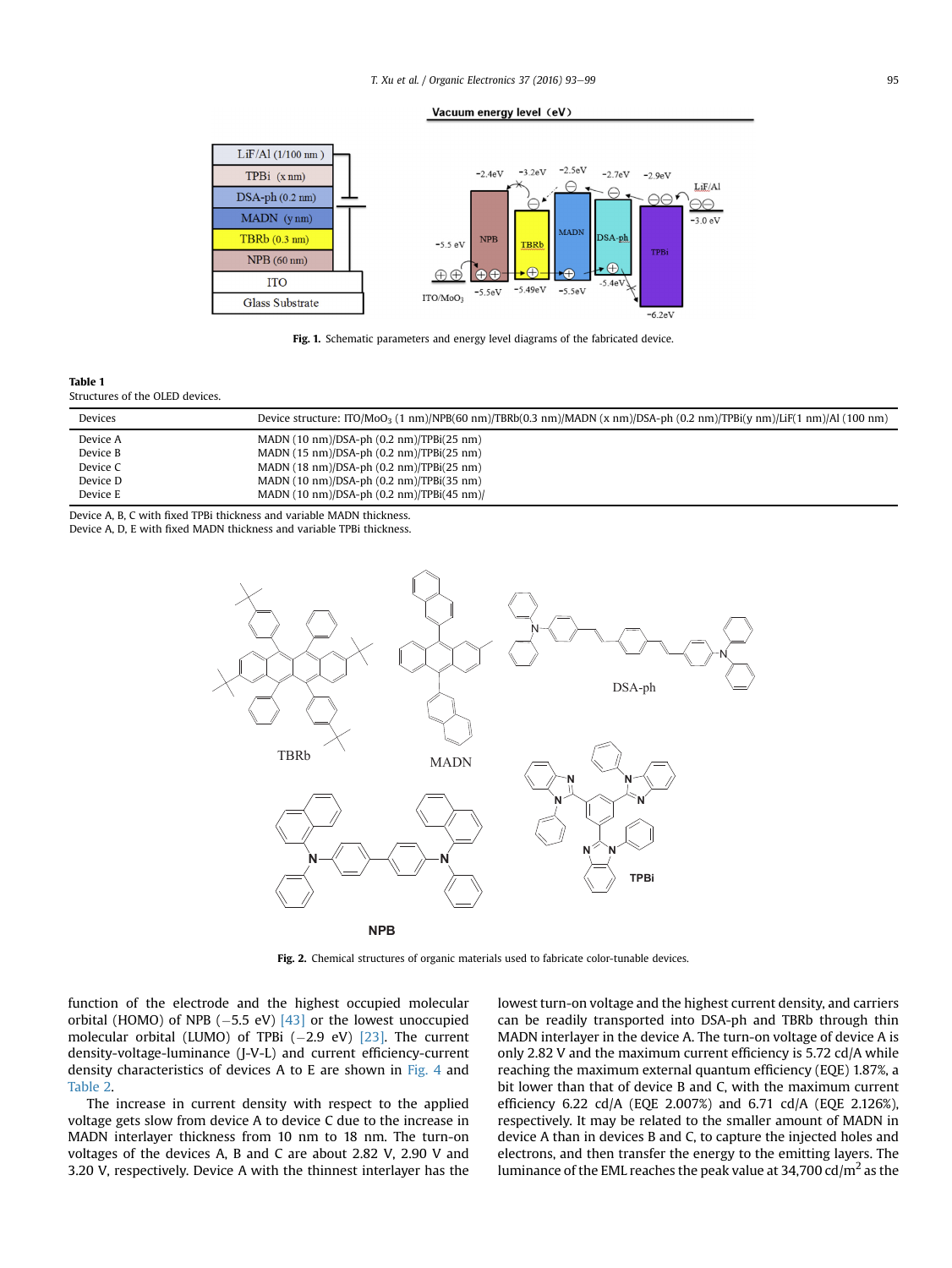<span id="page-3-0"></span>

Fig. 3. Schematic diagram showing the energy transfer process for emitting light with different colors.

MADN interlayer increases to 15 nm and slightly declines to 34,090 cd/ $m<sup>2</sup>$  as the MADN interlayer increases to 18 nm. In order to further explore the device working mechanism, we changed the TPBi thickness (25 nm, 35 nm and 45 nm) which acts as an ETL. Comparing with reference device A, devices D and E show generally better performance with the maximum current efficiencies of 5.66 cd/A (EQE 1.889%) and 6.16 cd/A (EQE 2.024%), respectively. Moreover, the designed CT-OLEDs show warm white at 500  $\text{cd/m}^2$ with the maximum EQE as a whole.

Owing to the fact that holes have higher mobility than electrons, they reach the cathode prior to electrons leading to quenching by cathode. Therefore, the increase in TPBi thickness moves the exciton recombination zone far away from the cathode, which helps to prevent exciton quenching, as shown in Fig. 4 (c). Moreover, the ultrathin emitters with high carrier concentration in the recombination zone lead to a more serious concentrationquenching [\[44\]](#page-6-0) and this condition is exacerbated in higher carrier concentration resulting in strong efficiency roll-off at high luminance in designed OLEDs. In the devices, most excitons are formed on the interlayers and transfer energy to the blue and yellow emitters. The recombination zone is greatly broadened as the interlayer thickness increasing among device A, B and C, and the exciton concentration decreases. Thus, improved luminous efficiency is obtained and the efficiency roll-off can be suppressed.



Fig. 4. (a) Voltage-current density (b) Voltage-luminance characteristics of devices (c) Current efficiency-luminance decay characteristics of devices (d) EQE-luminance characteristics of devices.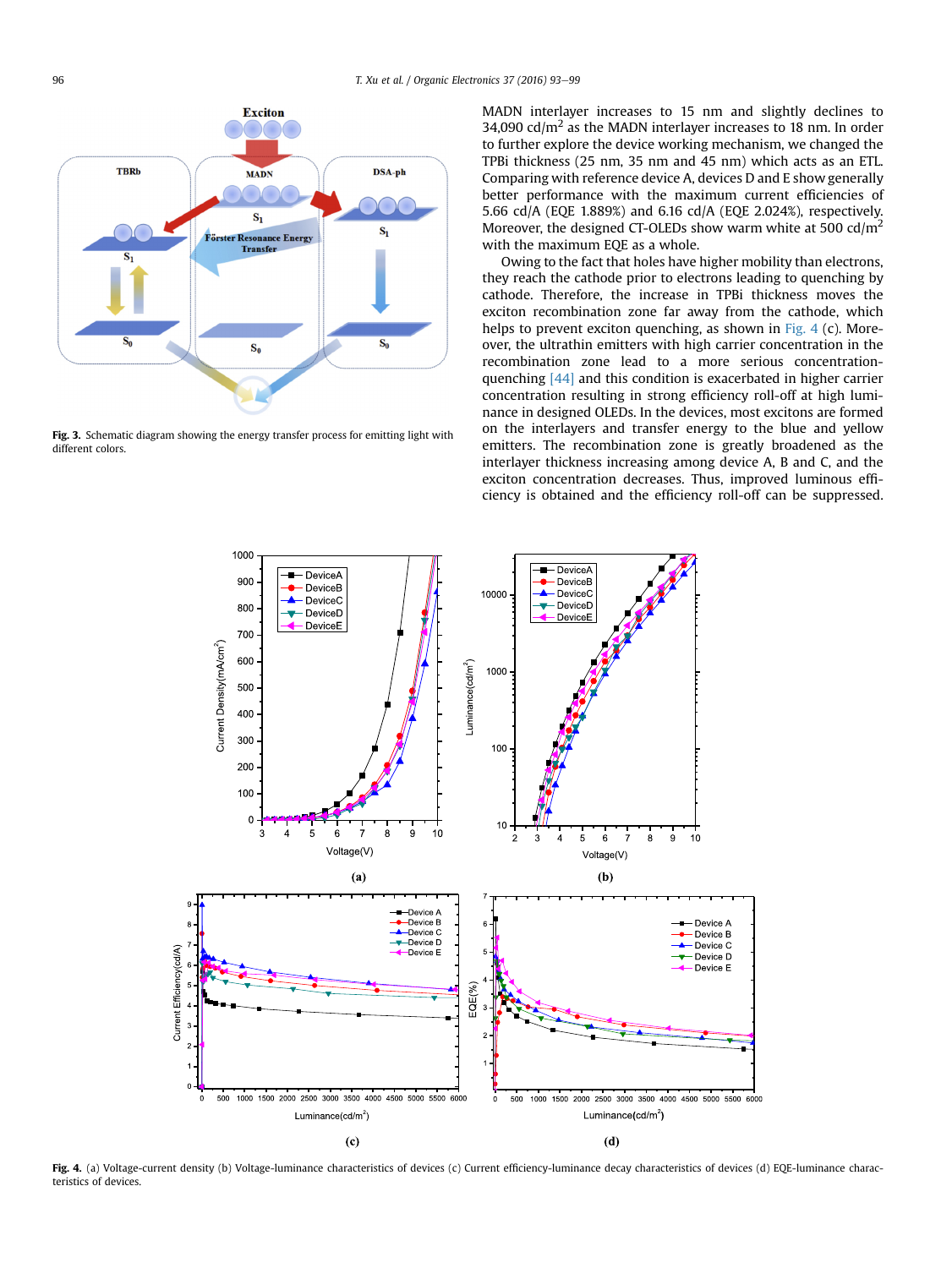<span id="page-4-0"></span>

| Table 2                          |
|----------------------------------|
| Summary of CT-OLEDs performance. |

| Device | $V_{\text{turn-on}}^{\text{a}}(V)$ | L $_{\text{max}}$ (cd/m <sup>2</sup> ) | $η_c (cd/A) (EQE (%))$ |                        | CIE $_{\text{D}}$ (x, y) <sup>b</sup> (CCT) | CIE at 500 cd/m <sup>2</sup> (x, y) (CCT) | Roll-off $(\%)$ 500-5000 cd/m <sup>2</sup> |
|--------|------------------------------------|----------------------------------------|------------------------|------------------------|---------------------------------------------|-------------------------------------------|--------------------------------------------|
|        |                                    |                                        | Max                    | at 500 $\text{cd/m}^2$ |                                             |                                           |                                            |
| A      | 2.82                               | 32,420                                 | 5.72<br>(1.871)        | 4.06<br>(1.328)        | 0.27, 0.30<br>$(10,408)$ K)                 | 0.47, 0.41<br>(2450 K)                    | 16.1                                       |
| B      | 2.90                               | 34,700                                 | 6.22<br>(2.007)        | 5.67<br>(2.007)        | 0.43, 0.41<br>(3105 K)                      | 0.41, 0.38<br>(3249)                      | 16.0                                       |
|        | 3.20                               | 34,090                                 | 6.71<br>(2.126)        | 5.29<br>(1.764)        | 0.40, 0.40<br>(3656 K)                      | 0.46, 0.42<br>(2680)                      | 21.1                                       |
| D      | 2.83                               | 39.810                                 | 5.66<br>(1.889)        | 5.19<br>(1.732)        | 0.43, 0.41<br>(3105 K)                      | 0.46, 0.42<br>(2680 K)                    | 11.1                                       |
| E      | 2.83                               | 36.040                                 | 6.16<br>(2.024)        | 5.72<br>(1.88)         |                                             |                                           | 19.1                                       |

<sup>a</sup> Turn-on voltage is defined as the luminance of OLEDs reaching 1 cd/m<sup>2</sup>.

CIE  $<sub>p</sub>$  is the CIE at peak current efficiency.</sub>

Therefore, the efficiency roll-off of all designed CT-OLEDs are lower than 21.1% and the best efficiency roll-off is as low as 11.1% in device D at the luminance from 500 cd/m<sup>2</sup> to 5000 cd/m<sup>2</sup> due to the thickner TPBi preventing exciton quenching by lowering the high concentration of excitons, which is relatively advisable compared with previously reported CT-OLEDs  $[45-47]$  $[45-47]$  $[45-47]$  showing the best efficiency roll-off more than 30% from 500 cd/m<sup>2</sup> to 5000 cd/m<sup>2</sup>. Although exciton density in the ultrathin emitting layers seem to be significantly high, the exciton recombination luminescence process also vary fast to lower the exciton density. Triplet state quenched also reduce as the exciton density reduce by thicker MADN suppressing efficiency roll-off by managing the interlayer [\[48\]](#page-6-0) and host properties as showing in SI: [Fig. 4.](#page-3-0)

Under low applied electric field, holes are injected from the anode (ITO/ $MoO<sub>3</sub>$ ) and easily transported to DSA-ph EML since the HOMO of NPB, TBRb, MADN and DSA-ph are quite close while electrons are injected from the cathode (LiF/Al) and tend to be slightly confined in DSA-ph EML since the LUMO levels of TPBi, DSA-ph, MADN and TBRb are  $-2.9$  eV,  $-2.7$  eV,  $-2.5$  eV and  $-3.2$ eV respectively. There are two small barriers (0.2 eV) transporting electrons to yellow EML. Moreover, electrons cannot be transported easily from MADN to TBRb in device A and tend to be located in MADN interlayer. Especially in low electron density at low driving voltage, tunneling the barrier between interface of MADN and TBRb to emit yellow color is not remarkable, hence excitons in MADN transfer energy to DSA-ph layer, which leads to some blue emission from DSA-ph. Further, the LUMO energy gap between MADN and NPB is only 0.1 eV and the TBRb is sufficiently thin (0.3 nm).

However, at low bias voltage, only few electrons are injected through the interlayer while most of the electrons are blocked in the blue EML by the interlayer. Holes and electrons recombine and form excitons mainly at the interface of the interlayer and the blue EML. Why the CIE coordinate is highly voltage dependent yellow shifted as the applied voltage increases? This is because the electron is known to be the minor carrier in typical OLED devices due to its intrinsically low mobility  $[26]$ , although this would dramatically increase as the applied voltages increases. The increasing number of electrons are transported to the yellow-emissive TBRb zone resulting in a higher probability of recombination, showing that more recombinations must be taking place in the yellow-emissive zones. Moreover, Förster resonance energy transfer effect is remarkably strengthened by increasing applied voltage due to higher concentration of excitons leading to a more yellow-emission as observed. Therefore, as shown in [Table 3](#page-5-0) and [Fig. 5](#page-5-0), the device A initially shows a predominantly blue-emission spectrum at 2.9 V with CIE coordinates of (0.204, 0.29) (21,996K) with 4.956 cd/m<sup>2</sup>, turns to pure white (0.301, 0.362) (6869 K) at 3.8 V with 58.81 cd/  $\rm m^2$ , becomes yellow white (0.366, 0.376) (4396 K) at 4.4 V with

174.5  $\text{cd/m}^2$  and then gradually becomes yellow (0.435, 0.417) (3072 K) at 8.0 V with 6910 cd/m<sup>2</sup>. Thus, there is an increase from 4.956 to 6910 cd/ $m^2$  relative to the increase in applied voltage from 3.2 to 8 V in device A. The device B initially shows a predominantly blue-emission spectrum at 2.9 V with CIE coordinates of (0.269, 0.269) (13,104 K) with 12.9 cd/m<sup>2</sup>, turns to pure white (0.33, 0.34) (5606 K) at 3.2 V with 31.31 cd/m<sup>2</sup>, becomes yellow white (0.445, 0.404) at 4.1 V with 197 cd/ $m<sup>2</sup>$  and then gradually becomes yellow  $(0.469, 0.442)$  (2728 K) at 8.0 V with 13,940 cd/m<sup>2</sup>. Thus, there is an increase from 12.9 to 13,940 cd/ $m<sup>2</sup>$  relative to the increase in applied voltage from 3.2 to 8 V in device B. In the device C, initially CT-OLED shows a predominantly blue-emission spectrum at 2.9 V with CIE coordinates of (0.206.0.338) (14,337 K) with 4.543 cd/m<sup>2</sup>, turns to white (0.338.0.378) (5327 K) at 3.8 V with 41.35 cd/m<sup>2</sup>, becomes yellow white (0.428.0.415) (3186 K) at 4.4 V with 207 cd/  $m<sup>2</sup>$  and then gradually becomes yellow (0.474, 0.43) (2563 K) at 8.0 V with 5973 cd/m<sup>2</sup>. Thus, there is an increase from 4.956 to 6910 cd/ $m<sup>2</sup>$  relative to the increase in applied voltage from 3.2 to 8 V in device C. The best color temperature tunable range of designed CT-OLEDs is from 14,337 K to 2563 K by increasing voltage. The fabricated CT-OLEDs are tunable from cold white (0.30, 0.36) to warm white (0.43, 0.42) with correlated color temperature (CCT) 6932 K and 3072 K, respectively.

As the MADN thickness increase from 10 nm in device A to 18 nm in device C, the color range tends to enlarge especially in yellow region as shown in  $Fig. 5$  mainly due to more excitons located in thicker MADN and limited electrons transport in the thicker MADN interlayer resulting in the improvement of current efficiency as shown in SI: [Figs. 2 and 3](#page-2-0). At high bias voltage, more electrons overcome the barrier and enter the yellow-emissive zone to recombine with holes and emit yellow light. This phenomenon also contributes to the tunable color-range enlargement to yellow region. In addition, we can hardly see the blue emission from MADN as shown in [Fig. 6](#page-5-0), which is located at 430 nm, indicating that the energy transfer from MADN to DSA-ph and TBRb is quite efficient. In the device A, B and C, most excitons are formed on the interlayers and transfer energy to the blue and yellow emitters. Moreover, the molecules in the ultrathin emitters are limited, leading to high concentration in the recombination zone [\[28\]](#page-6-0) and the concentration-quenching gets more pronounced at high luminance, resulting in strong efficiency roll-off. The recombination zone is highly broadened by optimized thicker interlayer and the exciton concentration decreases. Thus, improved luminous efficiency is obtained and the efficiency roll-off can be suppressed. A peak EQE 6% at low voltage of the proposing fluorescence CT-OLEDs are not remarkable due to thin emitting zone, ordinary functional materials and the limited EQE of fluorescence luminescent materials, even so, it is possible to further improve the efficiency by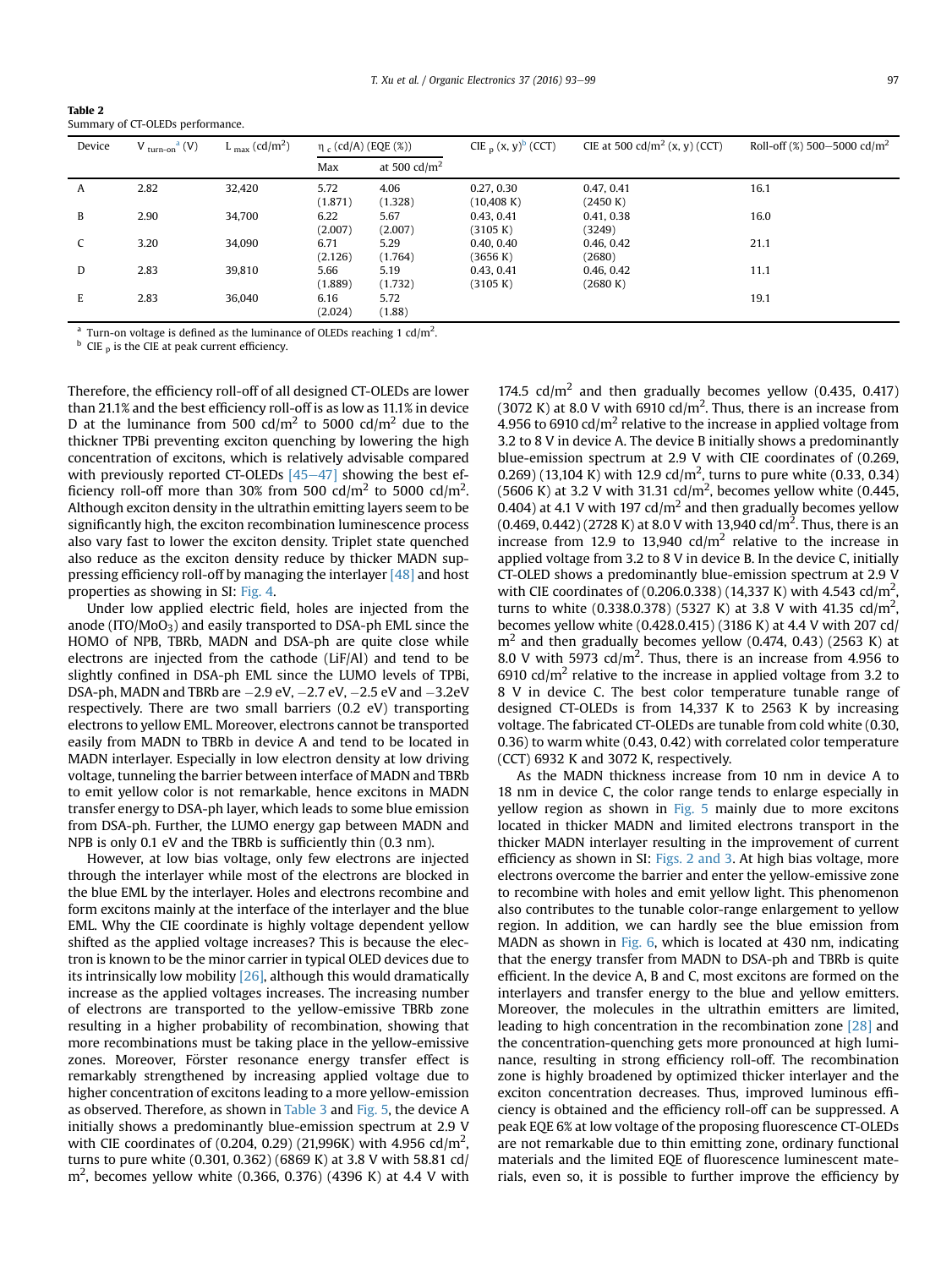<span id="page-5-0"></span>

| Table 3                                                         |
|-----------------------------------------------------------------|
| The Luminance and CIE of device A, B and C change with voltage. |

| Voltage(V) | Luminance $(cd/m^2)$ and CIE $(x, y)$ |              |          |              |          |              |  |  |  |  |
|------------|---------------------------------------|--------------|----------|--------------|----------|--------------|--|--|--|--|
|            | Device A                              |              | Device B |              | Device C |              |  |  |  |  |
| 2.9        | 4.956                                 | 0.204, 0.29  | 12.9     | 0.269, 0.296 | 4.543    | 0.206, 0.338 |  |  |  |  |
| 3.2        | 8.846                                 | 0.22, 0.31   | 31.31    | 0.33, 0.34   | 7.173    | 0.237, 0.335 |  |  |  |  |
| 3.5        | 27.26                                 | 0.25.0.34    | 65.49    | 0.388, 0.37  | 41.35    | 0.338, 0.378 |  |  |  |  |
| 3.8        | 58.81                                 | 0.301, 0.362 | 115.5    | 0.424, 0.387 | 72.9     | 0.375, 0.392 |  |  |  |  |
| 4.4        | 174.5                                 | 0.366, 0.376 | 317.9    | 0.46, 0.412  | 207      | 0.428, 0.415 |  |  |  |  |
|            | 413.8                                 | 0.408, 0.382 | 736      | 0.476, 0.423 | 538.3    | 0.458, 0.423 |  |  |  |  |
| 6.5        | 1904                                  | 0.432, 0.410 | 3670     | 0.487, 0.43  | 2229     | 0.479, 0.427 |  |  |  |  |
| 8          | 6910                                  | 0.435, 0.417 | 13940    | 0.469, 0.442 | 5973     | 0.474, 0.43  |  |  |  |  |



Fig. 5. The variation of CIE color coordinates of device A, B and C varying with voltages.



Fig. 6. The normalized EL spectra (at blue peak) of OLED Device A at  $6-9$  V.

using novel phosphorescent [\[49\]](#page-6-0) or thermally activated delayed fluorescence [\[50\]](#page-6-0) emitters in this structure CT-OLED.

# 4. Conclusion

In summary, wide color-range tunable, highly efficient and low roll-off efficiency fluorescent CT-OLEDs have been demonstrated based on two undoped ultrathin emitters with complementary colors and an interlayer between them. With a threshold voltage of 2.82 V, the CT-OLEDs show a maximum luminance of 39810 cd/m<sup>2</sup>, the peak current efficiency of 8.99 cd/A, a peak EQE 6% and the efficiency roll-off as low as 11.1% at the luminance from 500  $\text{cd/m}^2$ to 5000 cd/m<sup>2</sup>, which can be tuned to emit sky blue (0.22, 0.30), cold white (0.29, 0.33), warm white (0.43, 0.42) and yellow (0.40, 0.45) light. As the structure of the device is highly simplified with ultrathin and undoped emitters, it shows great advantages of easy fabrication and low reagent consumption. The fabricated CT-OLEDs are tunable from cold white (0.30, 0.36) to warm white (0.43, 0.42) with correlated color temperature (CCT) 6932 K and 3072 K, respectively, demonstrating that our proposed approach helps to meet the need for lighting with various CCTs. These encouraging results indicate that OLEDs incorporating undoped ultrathin emitters with desired chromaticity characteristics can be easily fabricated and are promising candidates for color tunable solid-state lighting applications.

# Acknowledgments

This work is supported by the National Natural Science Foundation of China (51373075), Shenzhen Key Laboratory of Organic Optoelectromagnetic Functional Materials of Shenzhen Science and Technology Plan (ZDSYS20140509094114164), Guangdong Talents Project and NSFC (51035008), National Basic Research Program of China (973 Program, No. 2015CB932200), National Natural Science Foundation of China (51373075).

# Appendix A. Supplementary data

Supplementary data related to this article can be found at [http://](http://dx.doi.org/10.1016/j.orgel.2016.06.014) [dx.doi.org/10.1016/j.orgel.2016.06.014.](http://dx.doi.org/10.1016/j.orgel.2016.06.014)

#### References

- [1] [Z.B. Wang, M.G. Helander, J. Qiu, D.P. Puzzo, M.T. Greiner, Z.M. Hudson,](http://refhub.elsevier.com/S1566-1199(16)30262-2/sref1) [S. Wang, Z.W. Liu, Z.H. Lu, Unlocking the full potential of organic light](http://refhub.elsevier.com/S1566-1199(16)30262-2/sref1)emitting diodes on flexible plastic, Nat. Photonics  $5(12)(2011)$  753-[757](http://refhub.elsevier.com/S1566-1199(16)30262-2/sref1).
- [2] [S. Reineke, F. Lindner, G. Schwartz, N. Seidler, K. Walzer, B. Lussem, K. Leo,](http://refhub.elsevier.com/S1566-1199(16)30262-2/sref2) [White organic light-emitting diodes with](http://refhub.elsevier.com/S1566-1199(16)30262-2/sref2) fluorescent tube efficiency, Nature [459 \(7244\) \(2009\) 234](http://refhub.elsevier.com/S1566-1199(16)30262-2/sref2)-[238](http://refhub.elsevier.com/S1566-1199(16)30262-2/sref2).
- [3] [C.W. Tang, S.A. VanSlyke, Organic electroluminescent diodes, Appl. Phys. Lett.](http://refhub.elsevier.com/S1566-1199(16)30262-2/sref3) [51 \(12\) \(1987\) 913](http://refhub.elsevier.com/S1566-1199(16)30262-2/sref3)-[915](http://refhub.elsevier.com/S1566-1199(16)30262-2/sref3).
- [4] M.A. Baldo, D.F. O'[Brien, Y. You, A. Shoustikov, S. Sibley, M.E. Thompson,](http://refhub.elsevier.com/S1566-1199(16)30262-2/sref4) S.R. Forrest, Highly effi[cient phosphorescent emission from organic electro](http://refhub.elsevier.com/S1566-1199(16)30262-2/sref4)[luminescent devices, Nature 395 \(6698\) \(1998\) 151](http://refhub.elsevier.com/S1566-1199(16)30262-2/sref4)-[154.](http://refhub.elsevier.com/S1566-1199(16)30262-2/sref4)
- [5] [H. Uoyama, K. Goushi, K. Shizu, H. Nomura, C. Adachi, Highly ef](http://refhub.elsevier.com/S1566-1199(16)30262-2/sref5)ficient organic light-emitting diodes from delayed fl[uorescence, Nature 492 \(7428\) \(2012\)](http://refhub.elsevier.com/S1566-1199(16)30262-2/sref5) [234](http://refhub.elsevier.com/S1566-1199(16)30262-2/sref5)-[238](http://refhub.elsevier.com/S1566-1199(16)30262-2/sref5)
- [6] [J. Kido, M. Kimura, K. Nagai, Multilayer white light-emitting organic electro](http://refhub.elsevier.com/S1566-1199(16)30262-2/sref6)[luminescent device, Science 267 \(5202\) \(1995\) 1332](http://refhub.elsevier.com/S1566-1199(16)30262-2/sref6)-[1334](http://refhub.elsevier.com/S1566-1199(16)30262-2/sref6).
- [7] [T. Chiba, Y.-J. Pu, J. Kido, Solution-processed white phosphorescent tandem](http://refhub.elsevier.com/S1566-1199(16)30262-2/sref7) [organic light-emitting devices, Adv. Mater. 27 \(32\) \(2015\) 4681](http://refhub.elsevier.com/S1566-1199(16)30262-2/sref7)-[4687](http://refhub.elsevier.com/S1566-1199(16)30262-2/sref7).
- [8] [F. Ventsch, M.C. Gather, K. Meerholz, Towards organic light-emitting diode](http://refhub.elsevier.com/S1566-1199(16)30262-2/sref8) [microdisplays with sub-pixel patterning, Org. Electron. 11 \(1\) \(2010\) 57](http://refhub.elsevier.com/S1566-1199(16)30262-2/sref8)-[61.](http://refhub.elsevier.com/S1566-1199(16)30262-2/sref8)